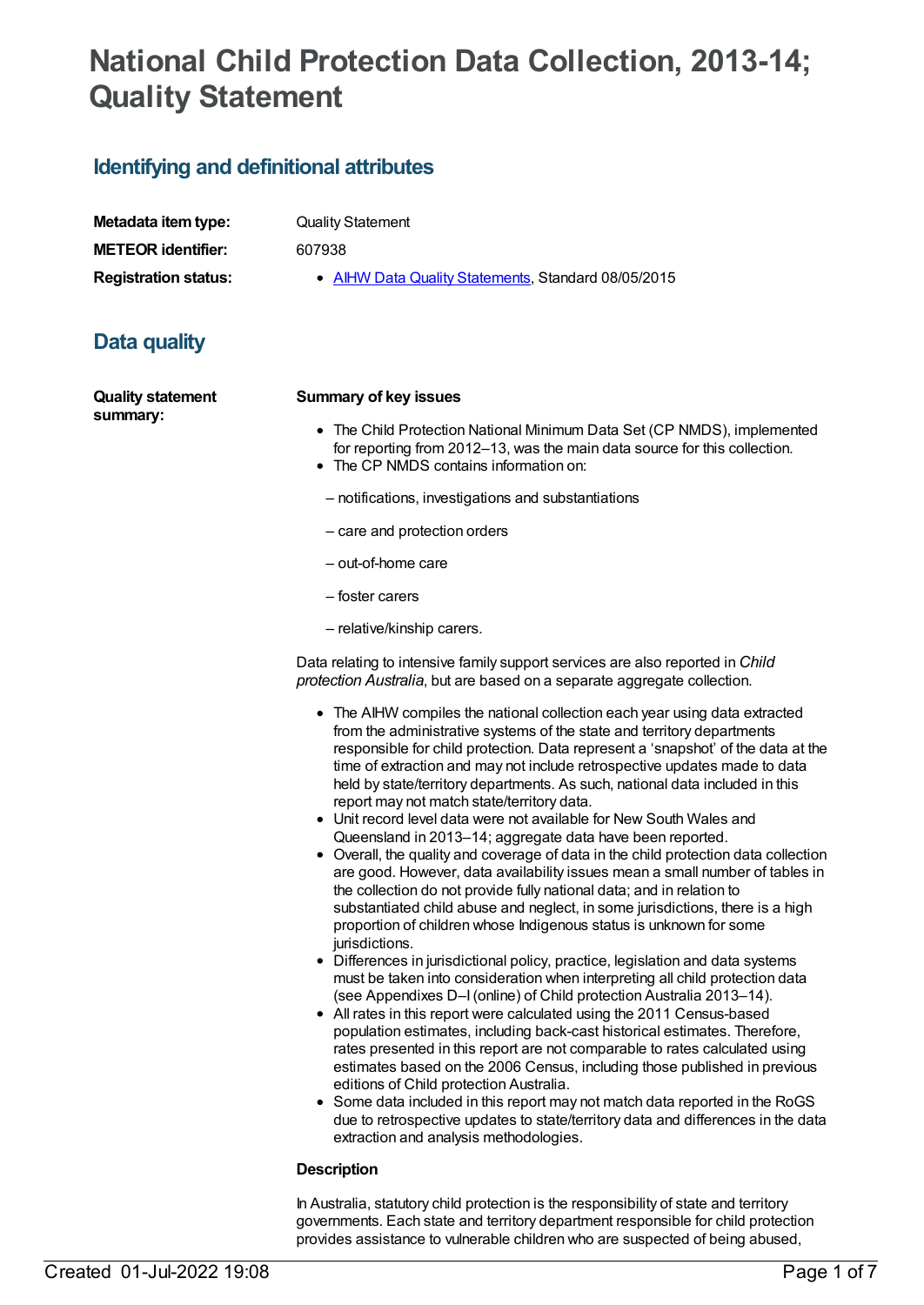|                            | neglected, or otherwise harmed, or whose parents are unable to provide adequate<br>care or protection.                                                                                                                                                                                                                                                                                                                                                                                                                               |
|----------------------------|--------------------------------------------------------------------------------------------------------------------------------------------------------------------------------------------------------------------------------------------------------------------------------------------------------------------------------------------------------------------------------------------------------------------------------------------------------------------------------------------------------------------------------------|
|                            | A number of government and non-government organisations share a common duty<br>of care towards the protection of children and young people. Departments<br>responsible for child protection investigate, process and oversee the handling of<br>child protection cases. Assistance is provided to children and their families through<br>the provision of, or referral to, a wide range of services.                                                                                                                                 |
|                            | The data for this collection are collected from each of the 8 state and territory<br>departments responsible for child protection, and the AIHW collates and analyses<br>these data. The CP NMDS was implemented in 2012-13. The data are extracted<br>from the administrative systems of the state and territory departments according to<br>definitions and technical specifications to which those departments and the AIHW<br>have agreed. This data collection represents the only national source of child<br>protection data. |
|                            | The collection is a part of the child welfare series of reporting. Ongoing funding of<br>this series is specified in the Memorandum of Understanding between the AIHW<br>and state and territory departments responsible for children and families services<br>and the associated 3-year Schedule (2014-2016) for national child protection<br>work. Work is overseen by informal working groups, including the Children and<br>Families Data Network.                                                                               |
| Institutional environment: | The AIHW is a major national agency set up by the Australian Government under<br>the Australian Institute of Health and Welfare Act 1987 to provide reliable, regular<br>and relevant information and statistics on Australia's health and welfare. It is an<br>independent statutory authority established in 1987, governed by a management<br>board and accountable to the Australian Parliament through the Health and Ageing<br>portfolio.                                                                                      |
|                            | The AIHW aims to improve the health and wellbeing of Australians through better<br>health and welfare information and statistics. It collects and reports information on a<br>wide range of topics and issues, ranging from health and welfare expenditure,<br>hospitals, disease and injury and mental health to ageing, homelessness, disability<br>and child protection.                                                                                                                                                          |
|                            | The Institute also plays a role in developing and maintaining national metadata<br>standards. This work contributes to improving the quality and consistency of<br>national health and welfare statistics. The Institute works closely with governments<br>and non-government organisations to achieve greater adherence to those<br>standards in administrative data collections to promote national consistency and<br>comparability of data and reporting.                                                                        |
|                            | One of the main functions of the AIHW is to work with the states and territories to<br>improve the quality of administrative data and, where possible, to compile national<br>data sets based on data from each jurisdiction, to analyse the data sets and<br>disseminate information and statistics.                                                                                                                                                                                                                                |
|                            | The Australian Institute of Health and Welfare Act 1987, in conjunction with the<br>compliance provisions of the Privacy Act 1988 (Cth), ensures that the data<br>collections managed by the AIHW are kept securely and under the strictest<br>conditions to preserve privacy and confidentiality.                                                                                                                                                                                                                                   |
|                            | For further information, see the AIHW website www.aihw.gov.au.                                                                                                                                                                                                                                                                                                                                                                                                                                                                       |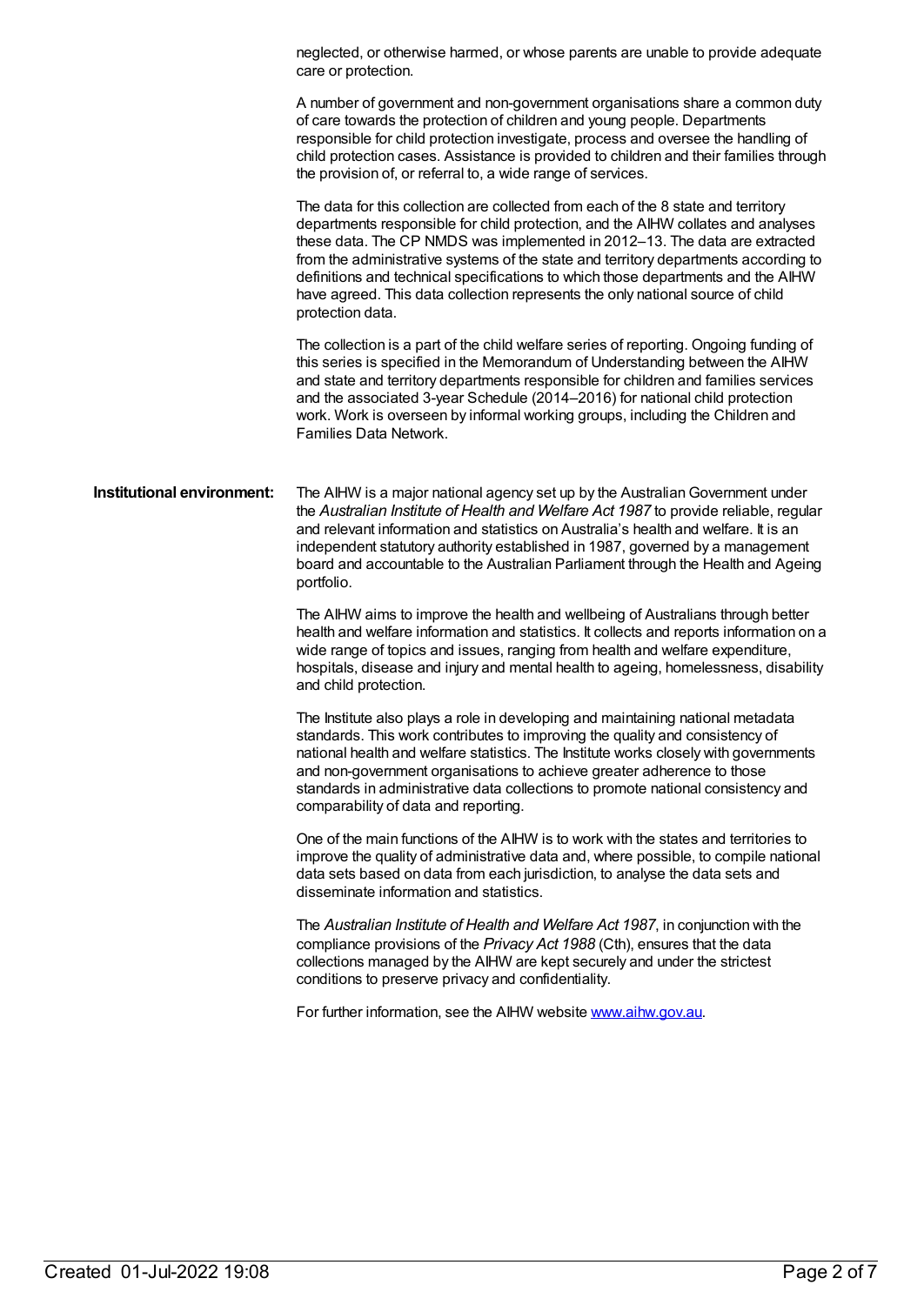| <b>Timeliness:</b>    | The reference period for the 2013-14 Child Protection Collection is from 1 July<br>2013 to 30 June 2014. Data relating to child protection investigations includes<br>investigation outcomes recorded up until 31 August 2014, to maximise the currency<br>of these data items.                                                                                                                                                                                                                                                                                                               |
|-----------------------|-----------------------------------------------------------------------------------------------------------------------------------------------------------------------------------------------------------------------------------------------------------------------------------------------------------------------------------------------------------------------------------------------------------------------------------------------------------------------------------------------------------------------------------------------------------------------------------------------|
|                       | The state and territory departments responsible for child protection provide data to<br>the AIHW annually, after the end of each financial year. For the 2013-14 collection,<br>the first iteration of data was due to the AIHW by 31 October 2014, and data were<br>finalised for all states and territories in December 2014. Data from the 2013-14<br>Child Protection Collection were published in May 2015.                                                                                                                                                                              |
|                       | The data for each collection period are released in the AIHW's Child protection<br>Australia annual publication.                                                                                                                                                                                                                                                                                                                                                                                                                                                                              |
| <b>Accessibility:</b> | Publications containing national child protection data, including the annual Child<br>protection Australia reports, are available on the AIHW website<br>www.aihw.gov.au/child-protection/. These reports are available free of charge.<br>Concurrent with the annual publication, key findings are also presented online.                                                                                                                                                                                                                                                                    |
|                       | Requests for unpublished data can be made by contacting the AIHW. See<br>http://www.aihw.gov.au/data/. A cost-recovery charge may apply to requests that<br>take substantial resources to compile. Depending on the nature of the request,<br>requests for access to unpublished data may require approval from the state and<br>territory data custodians and/or the AIHW Ethics Committee.                                                                                                                                                                                                  |
|                       | General inquiries about AIHW publications can be made to the Digital and Media<br>Communications Unit on (02) 6244 1032 or via email to info@aihw.gov.au.                                                                                                                                                                                                                                                                                                                                                                                                                                     |
| Interpretability:     | Supporting information on relevant mandatory reporting requirements, legislation,<br>jurisdictional policy and data systems are presented in the Appendixes D-I (online)<br>of the Child protection Australia reports. Supporting information is also provided in<br>the footnotes accompanying tables and the report Glossary. Chapter 1 of the report<br>provides an overview of the child protection process and data collection. Readers<br>are advised to consider all supporting and contextual information to ensure<br>appropriate interpretation of analyses that the AIHW presents. |
|                       | Metadata for the Child Protection Collection is currently being updated for entry on<br>to METeOR, the AIHW's online metadata repository.                                                                                                                                                                                                                                                                                                                                                                                                                                                     |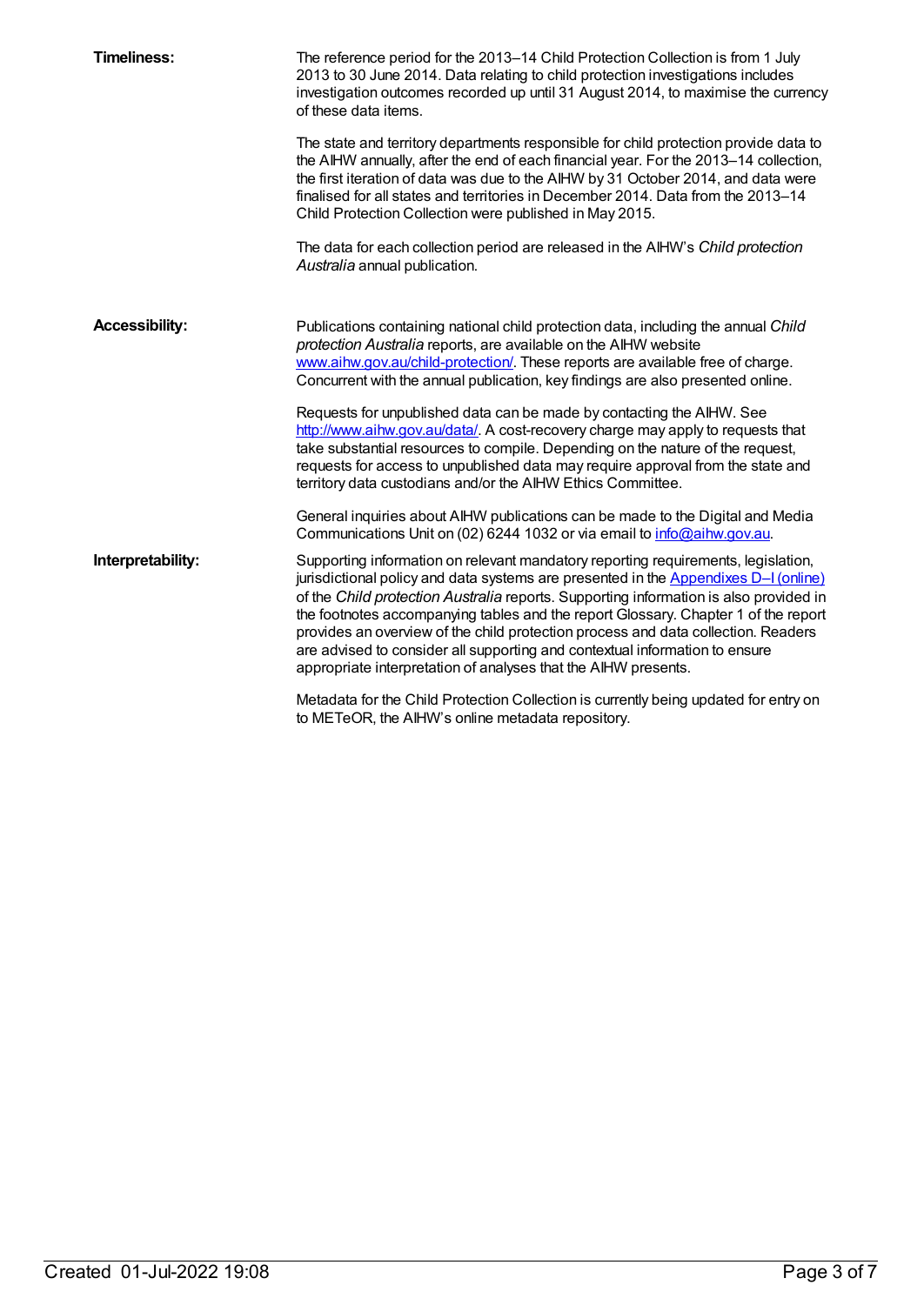**Relevance:** The Child Protection Collection is the authoritative source of national Australian child protection data.

> The collection includes several modules on notifications, investigations and substantiations; care and protection orders; out-of-home care, foster and relative/kinship carers; and intensive family support services. Where available, these collections provide information on children within each system and the child protection cases, placements and households relating to children.

The overlaps between the 3 primary modules (notifications, investigations and substantiations; care and protection orders; and out-of-home care) have also been analysed at the national level. The collection has a range of information about children who come into contact with the child protection system, including their age, sex, Indigenous status and living arrangements. Data are also collected on the main type of substantiated abuse or neglect that has occurred: physical abuse, sexual abuse, emotional abuse or neglect and the co-occurrence of these types of abuse or neglect.

The collection also includes numbers of admissions to, and discharges from, care and protection orders and out-of-home care; and information on households providing foster and relative/kinship care placements.

In addition to providing information on the current collection period, the collection also enables some trends to be examined, providing a valuable source of data for monitoring various components of the child protection system. Overall, these data give a detailed view of statutory child protection in Australia.

Data sourced from national child protection collections are used for reporting under the *National Framework for Protecting Australia's Children 2009–2020* and in the annual *Report on Government Services* (RoGS) for most jurisdictions.

**Accuracy:** Data for the child protection collections are extracted each year from the administrative systems of the state and territory departments responsible for child protection in Australia, according to definitions and technical specifications agreed to by the departments and the AIHW. Data represent a 'snapshot' of the data at the time of extraction and may not include retrospective updates made to data held by state/territory departments. As such, national data included in this report may not match state/territory data.

> Some data included in this report may not match data reported in the RoGS due to retrospective updates to state/territory data and differences in the data extraction and analysis methodologies.

### **Scope and coverage**

National child protection data are based only on those cases reported to departments responsible for child protection and therefore are likely to understate the true prevalence of child abuse and neglect across Australia. Further, notifications made to other organisations, such as the police or non-government welfare agencies, are only included if they were also referred to departments responsible for child protection.

As children may receive a combination of child protection services there are important links and overlaps between the notifications, investigations and substantiations; care and protection orders; and out-of-home care data modules. For example, children who are the subjects of substantiations may be placed on care and protection orders, and many children on care and protection orders are also in out-of-home care. The overall number of children receiving child protection services, along with the overlaps between the separate data modules, were reported for the first time in 2012–13.

Each year a number of children are the subjects of more than 1 notification and/or substantiation during the year. The proportion of children who were the subject of more than 1 substantiation in the year was reported for the first time in 2012–13.

Ongoing work is being undertaken on the CP NMDS to broaden the scope of the national data collection and to improve comparability of data across jurisdictions.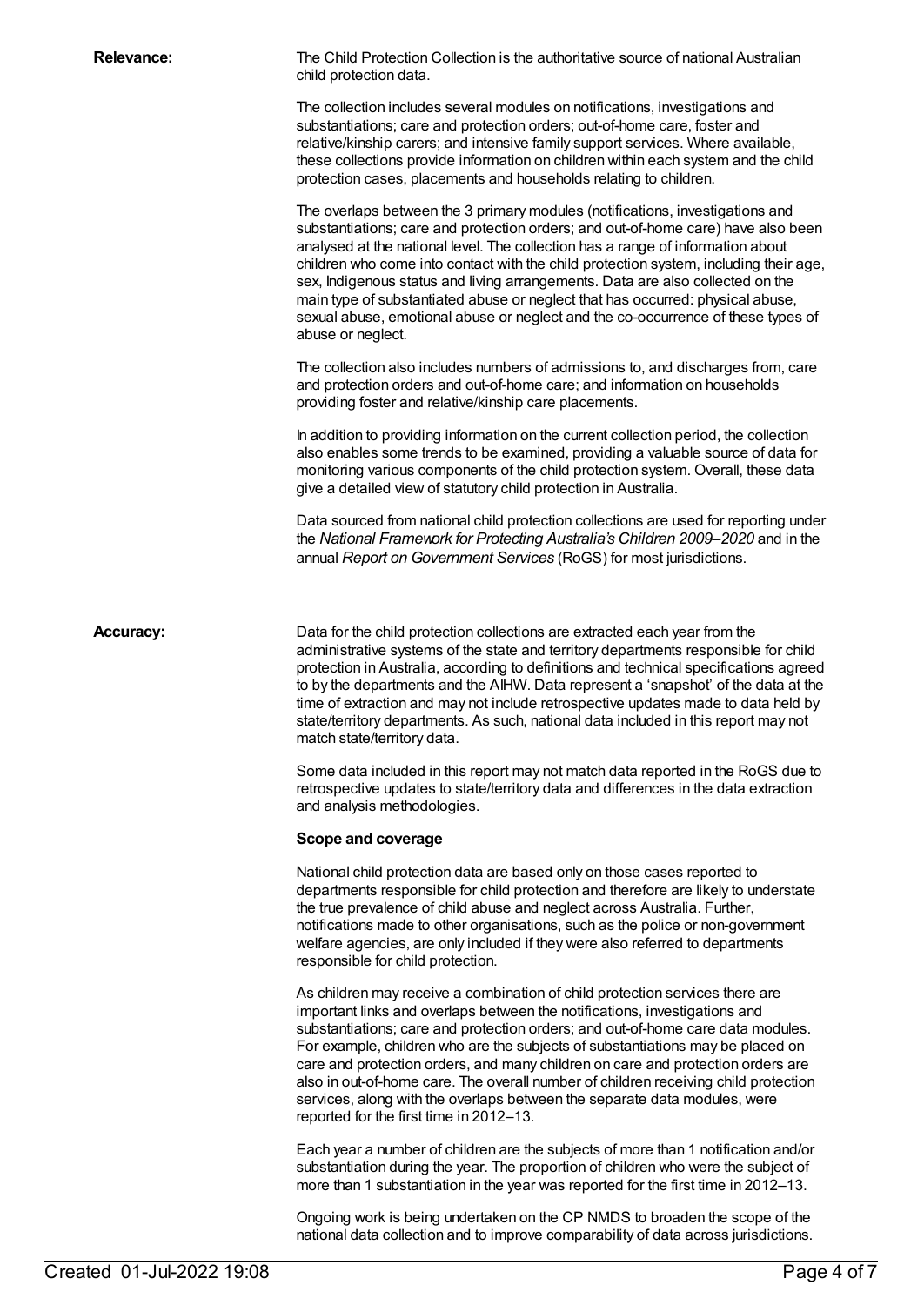### **Data quality**

Overall, the quality and coverage of the child protection data collection are good. However, data availability affects the interpretability of some data presented.

- *Number of investigations by source of notification* was not available for South Australia for 2013–14.
- For data on *Children in substantiations of notifications received during 2013–14, by type of family in which the child was residing:*
	- Victoria and South Australia reported a large proportion of family types in the 'not stated' category (94% and 34%, respectively) and these have not been included in the total.
	- Data were not available for New South Wales.
	- Western Australia recorded single-parent families in the 'other' category.
- Information on family type and SES can be recorded at different times: at the time the abuse or neglect took place, or at the time of the notification, investigation or substantiation.
- *Children aged 0–17 who were the subjects of substantiations of notifications received during 2013–14, by Indigenous status* should be interpreted with caution due to the high proportion of children whose Indigenous status was unknown in Western Australia and Tasmania (26% and 28%, respectively).
- *Children substantiated in 2012–13, and who were subsequently placed on care and protection orders within 12 months*, was not available for New South Wales.
- Households exiting foster care and relative/kinship care were not available for New South Wales.
- Relative/kinship carer households with a placement during the year was not available for Queensland.
- The age of children commencing intensive family support services was not available for South Australia and the Northern Territory.
- The living arrangements of children commencing intensive family support services were not available for South Australia and Tasmania.